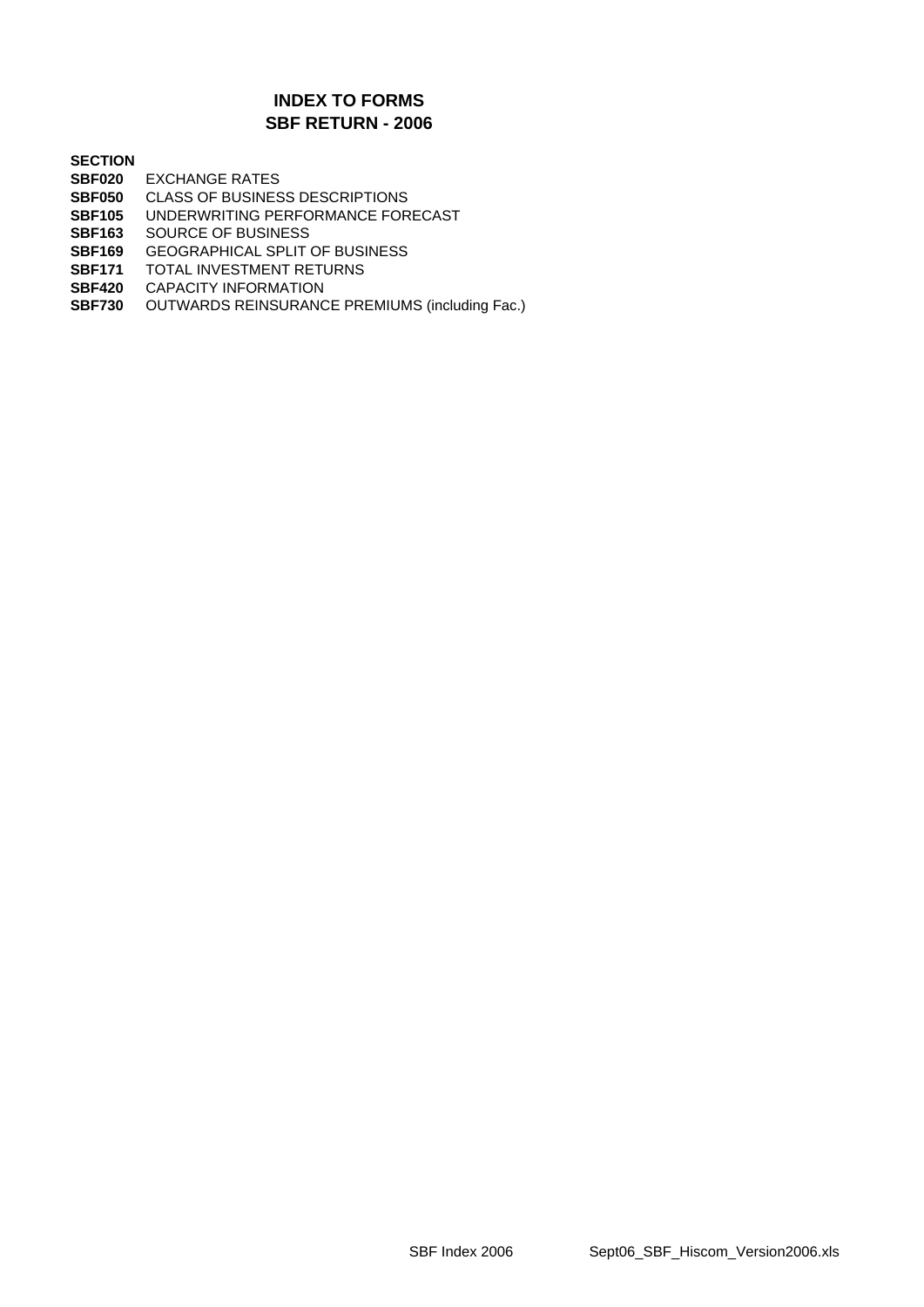# **FRANCHISE PERFORMANCE MANAGEMENT SYNDICATE BUSINESS FORECAST REPORTING PACK**

**Syndicate Year of Account Managing Agent Managing Agent Code** 

| 33     |
|--------|
| 2006   |
| Hiscox |
| 915C   |

| <b>Currency</b> | Plan Rate of Exchange for 2006 |  |
|-----------------|--------------------------------|--|
|                 |                                |  |
| <b>AUD</b>      | 2.43                           |  |
| CAD             | 2.11                           |  |
| CHF             | 2.23                           |  |
| <b>DKK</b>      | 10.74                          |  |
| <b>EUR</b>      | 1.44                           |  |
| <b>HKD</b>      | 13.84                          |  |
| <b>JPY</b>      | 199.22                         |  |
| <b>NOK</b>      | 11.57                          |  |
| <b>USD</b>      | 1.77                           |  |
| ZAR             | 11.05                          |  |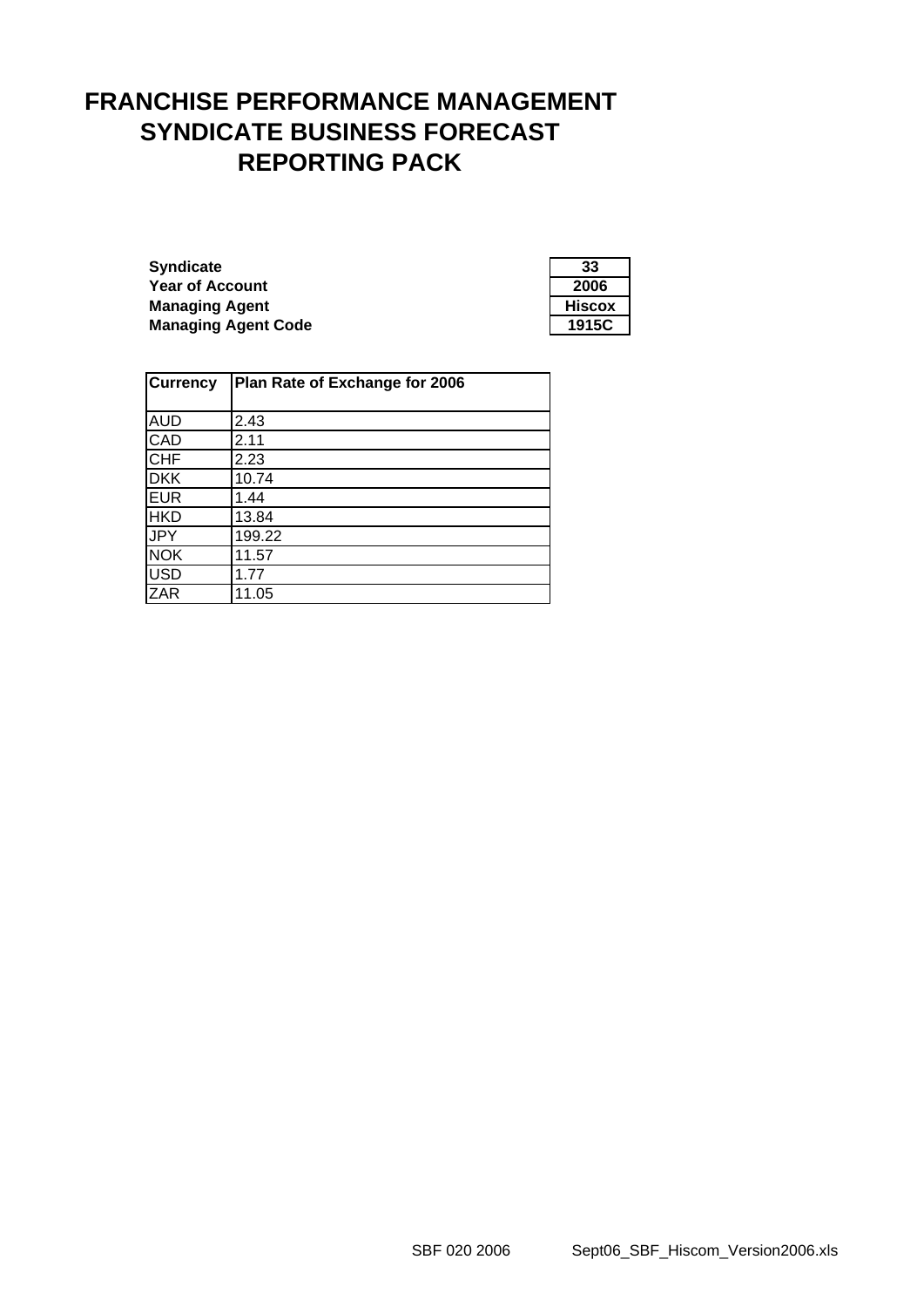# **050 CLASS OF BUSINESS DESCRIPTIONS**

| <b>Class of Business Name</b>         |
|---------------------------------------|
| Marine & Non Marine Reinsurance       |
| Non Marine Liability                  |
| Marine                                |
| <b>Property Binders</b>               |
| <b>Political Risk &amp; Terrorism</b> |
| Accident & Health                     |
| Household                             |
| Whole Account Reinsurance             |
| ATMT                                  |
| Property Major Risk                   |
| Fine Art & Specie                     |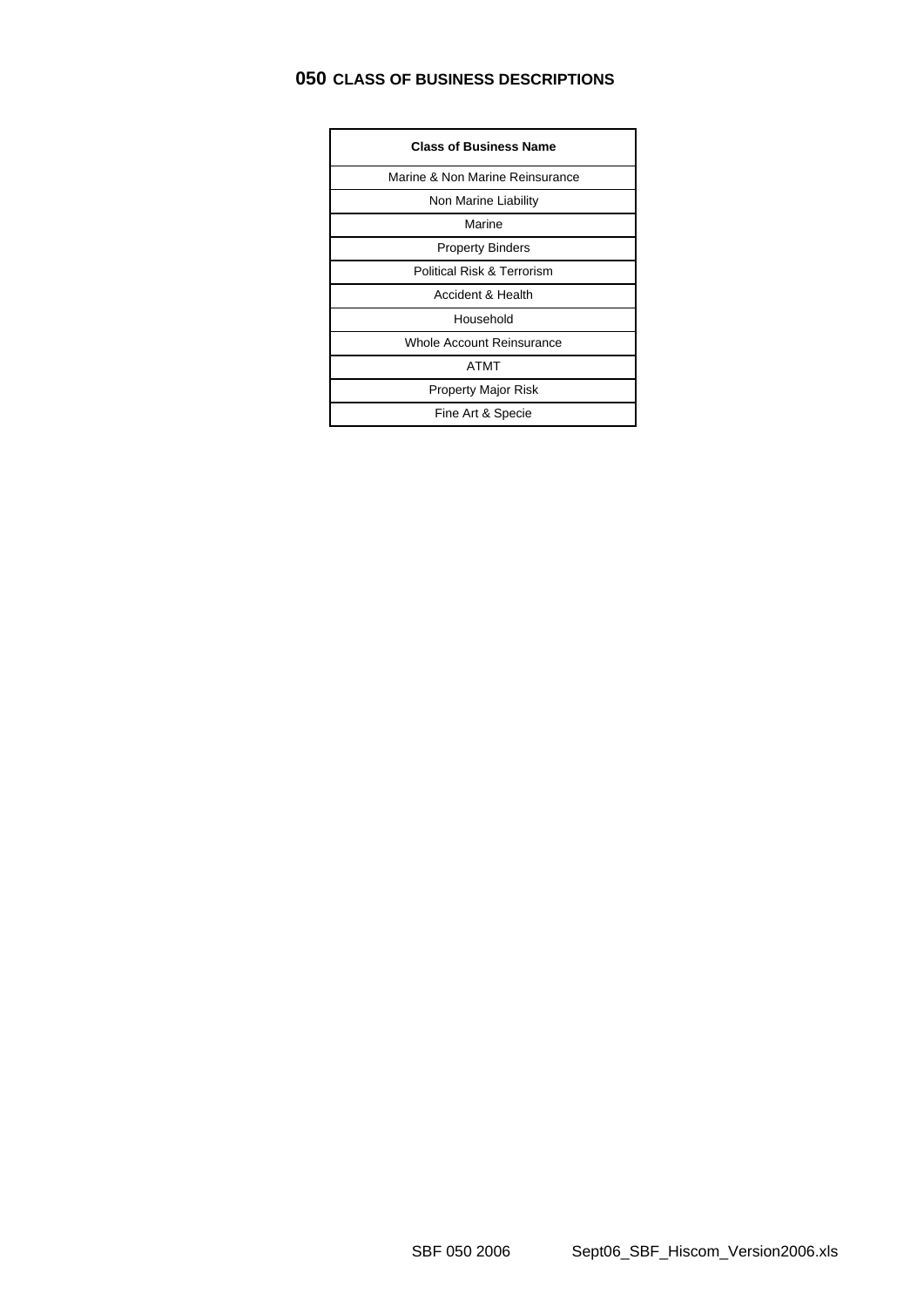### **105 UNDERWRITING PERFORMANCE FORECAST BY PURE YEAR OF ACCOUNT AT ULTIMATE 2006**

| Currency                             | <b>CNV</b>             |
|--------------------------------------|------------------------|
| <b>Class of Business Description</b> | Gross premiums written |
| Marine & Non Marine Reinsurance      | 207, 134, 328          |
| Non Marine Liability                 | 116,977,616            |
| Marine                               | 141,725,344            |
| <b>Property Binders</b>              | 126,538,936            |
| Political Risk & Terrorism           | 75,667,567             |
| Accident & Health                    | 59,645,870             |
| Household                            | 84,078,490             |
| Whole Account Reinsurance            | 91,389,172             |
| ATMT                                 | 48,505,579             |
| <b>Property Major Risk</b>           | 31,695,998             |
| Fine Art & Specie                    | 33,898,092             |
| Total                                | 1,017,256,992          |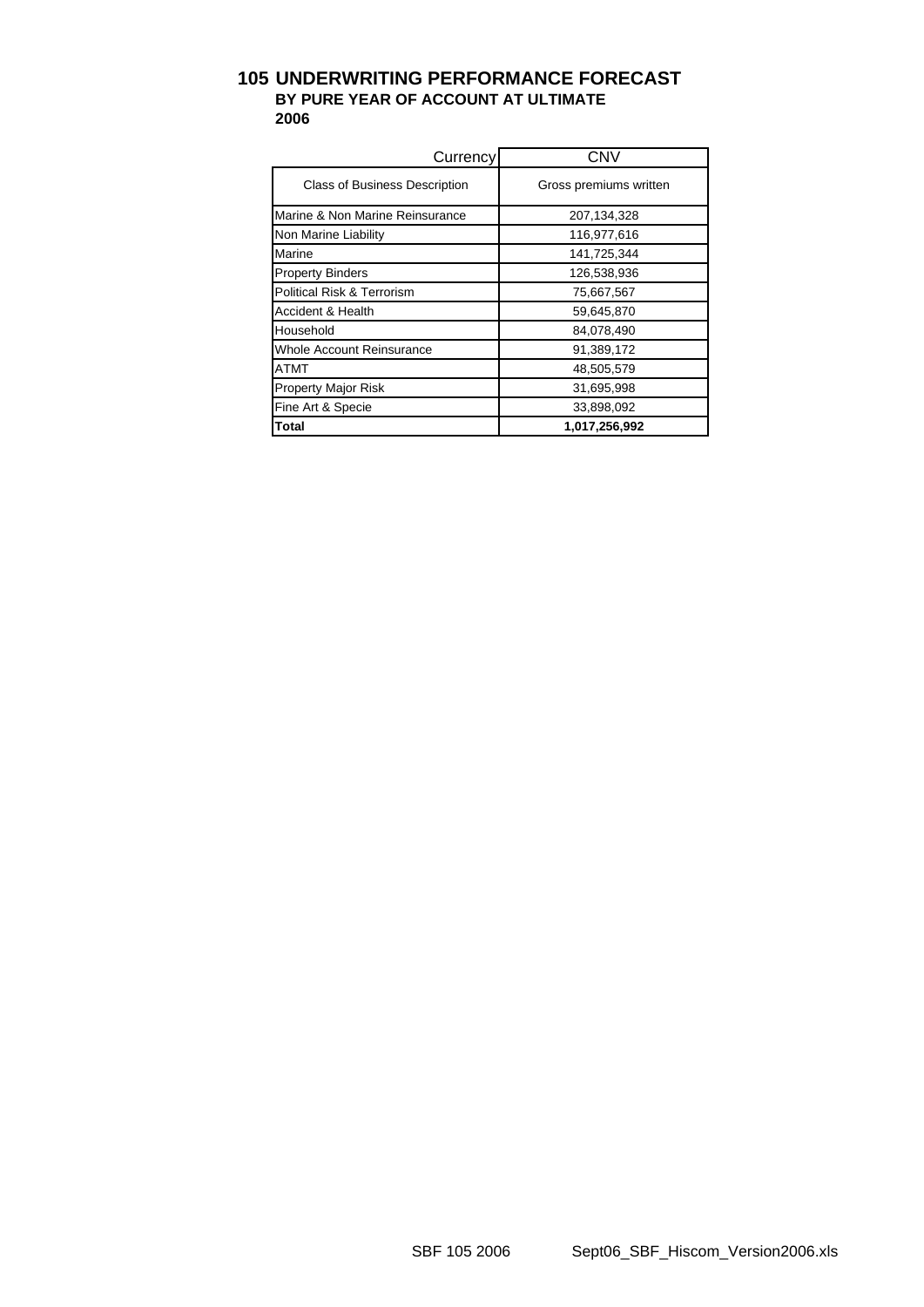#### **163 SOURCE OF BUSINESS**

**BY PURE YEAR OF ACCOUNT AT ULTIMATE**

**1) Forecast of gross premiums written** 

**2006 CURRENCY** CNV

| <b>DIDECT</b> |  |
|---------------|--|

| <b>DIRECT</b>                                              |               |
|------------------------------------------------------------|---------------|
| <b>Binding Authority, Service Companies and Line Slips</b> |               |
| 1 Binding Authorities delegated outside the Managing Agent | 267,180,743   |
| 2 Service Companies                                        | 55,006,310    |
| 3 Lineslips                                                | 39,846,239    |
| 4 Other Direct Business                                    | 291,585,875   |
| <b>REINSURANCE</b>                                         |               |
| 5 Facultative                                              | 72,896,469    |
| 6 Treaty Proportional                                      | 60,721,416    |
| 7 Excess of Loss                                           | 219,770,320   |
| 8 Stop Loss                                                | 10,249,620    |
|                                                            |               |
| 9 TOTAL (Sum 1 to 8)                                       | 1,017,256,992 |

**2)**

**Brokers anticipated to provide in excess of 5% of the forecast gross premiums written together with the % of income expected from each.** 

| <b>Broker Name</b>                    | %       | Gross premiums written | <b>Business</b><br>arrangement fees<br>payable |
|---------------------------------------|---------|------------------------|------------------------------------------------|
| AON/554 Aon Ltd                       | 0.386%  | 4,029,558              | 0                                              |
| AGL/676 Aon Ltd                       | 1.781%  | 18,325,982             | 0                                              |
| AON/823 Aon Ltd                       | 11.986% | 121,617,766            | 0                                              |
| MSH/381 Marsh Ltd                     | 0.158%  | 1,595,959              | 0                                              |
| LRM/460 Marsh Ltd                     | 0.125%  | 1,531,320              | 0                                              |
| CTB/509 Marsh Ltd                     | 9.060%  | 90,825,820             | 0                                              |
| BB /578 Marsh Ltd                     | 0.142%  | 1,697,499              | 0                                              |
| RIL/649 Marsh Ltd                     | 0.075%  | 767,646                | 0                                              |
| BRE/775 Marsh Ltd                     | 5.200%  | 53,734,095             | 0                                              |
| CNY/1044 Marsh Ltd                    | 0.181%  | 1,839,011              | 0                                              |
| MIL/621 Miller Insurance Services Ltd | 6.554%  | 66,672,323             | 0                                              |
| WIL/576 Willis Limited                | 11.417% | 116,135,906            | 0                                              |
| BEN/875 Benfield Ltd                  | 4.376%  | 44,316,126             | $\mathbf 0$                                    |
| BEN/1108 Benfield Ltd                 | 0.725%  | 7,574,885              | $\mathbf 0$                                    |

**3) % of gross premiums written expected from the following sources:**

| %     | Gross premiums written |
|-------|------------------------|
| 0.35% | 3,500,000              |
| 0.46% | 4,632,768              |
|       |                        |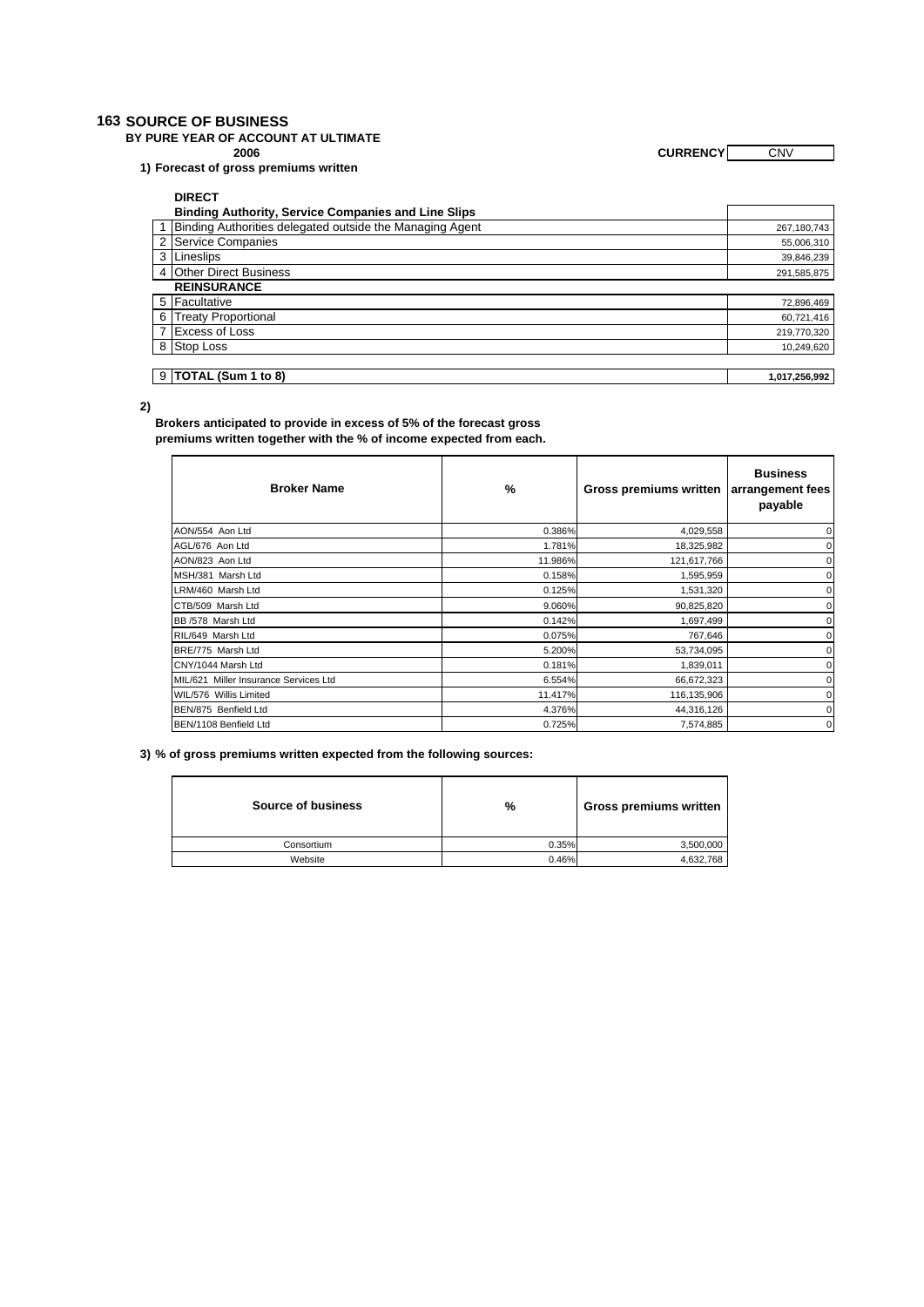### **169 GEOGRAPHICAL SPLIT OF BUSINESS**

#### **BY PURE YEAR OF ACCOUNT AT ULTIMATE**

by domicile of risk<br>2006

**2006 CURRENCY** CNV

| Region                        | <b>Gross Premiums</b><br>Written | % of Total<br>Gross<br>Premiums<br>Written |
|-------------------------------|----------------------------------|--------------------------------------------|
| <b>Americas</b>               |                                  | %                                          |
|                               |                                  |                                            |
| South America                 | 6,892,356                        | 0.7%                                       |
| North America                 | 479,453,911                      | 47.1%                                      |
| <b>Central America</b>        | 8,034,103                        | 0.8%                                       |
| Caribbean                     | 14, 142, 159                     | 1.4%                                       |
| <b>Asia Pacific</b>           |                                  |                                            |
| South Asia                    | 2,024,170                        | 0.2%                                       |
| Oceania                       | 13,660,413                       | 1.3%                                       |
| East Asia                     | 14,739,970                       | 1.4%                                       |
| <b>Central Asia</b>           | 2,893,835                        | 0.3%                                       |
| <b>Europe</b>                 |                                  |                                            |
| Western Europe (excl. UK)     | 39,240,097                       | 3.9%                                       |
| UK                            | 67,510,111                       | 6.6%                                       |
| Central & Eastern Europe      | 7,805,320                        | 0.8%                                       |
| <b>Middle East and Africa</b> |                                  |                                            |
| Northern Africa               | 2,193,754                        | 0.2%                                       |
| <b>Middle East</b>            | 10,095,042                       | 1.0%                                       |
| Central & Southern Africa     | 9,120,442                        | 0.9%                                       |
| Worldwide                     |                                  | 33.4%                                      |
|                               | 339,451,307                      |                                            |
| <b>Total</b>                  | 1,017,256,992                    |                                            |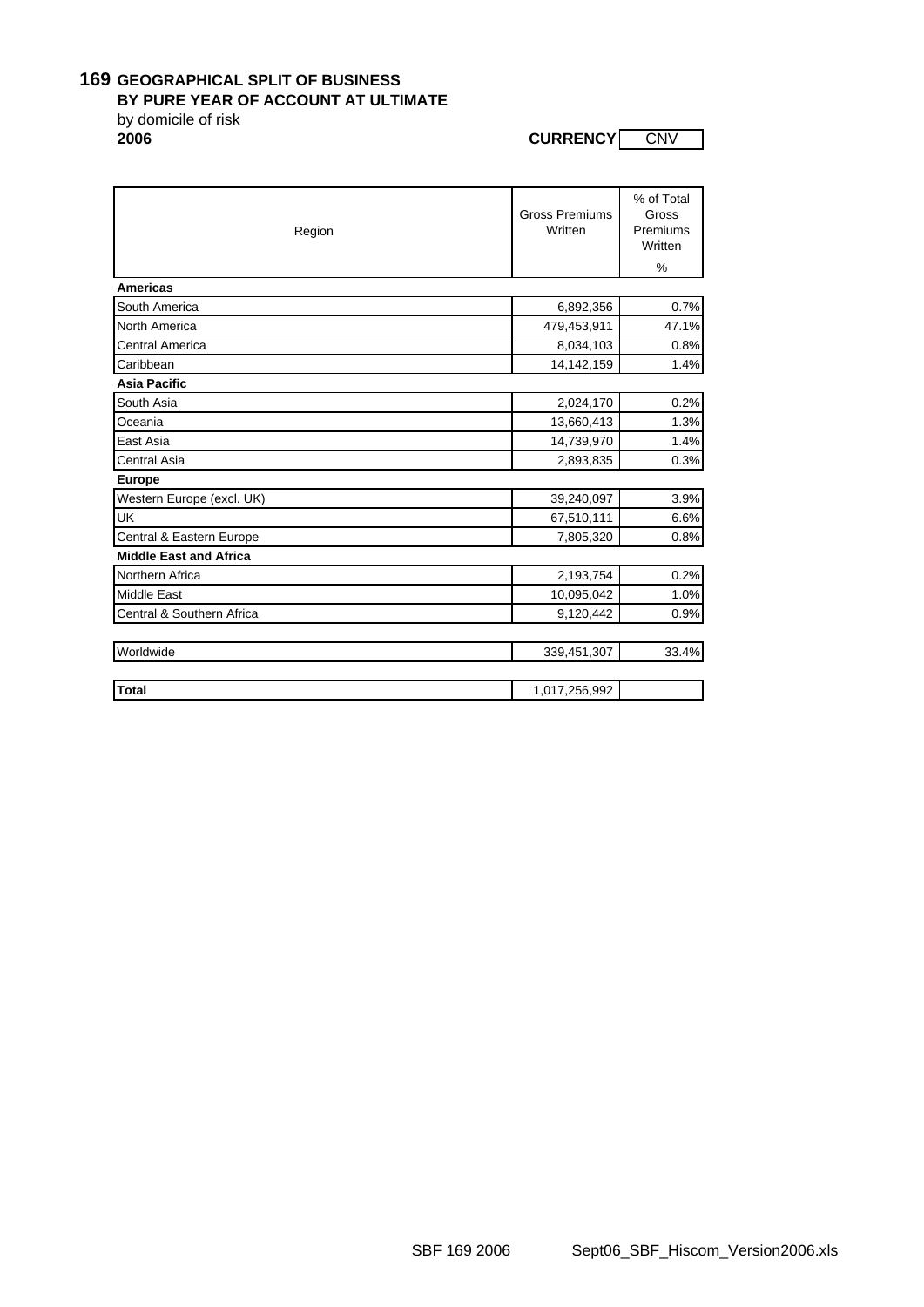# **171 TOTAL INVESTMENT RETURNS**

# **CALENDAR YEAR 2006**

|                                    | Return Range |         |                  |
|------------------------------------|--------------|---------|------------------|
| <b>Investment Manager</b>          | From         | ١o      |                  |
|                                    | (%)          | $(\% )$ | CCY              |
| Alliance Capital Ltd               | 4.00%        | 6.00%   | Sterling         |
| Alliance Capital Ltd               | 1.50%        | 3.50%   | Euro             |
| <b>Wellington Trust Company</b>    | 3.00%        | 5.00%   | <b>US Dollar</b> |
| <b>UBS Global Asset Management</b> | 2.00%        | 4.00%   | Can Dollar       |

|                                 | <b>Actual Return</b> |                  |
|---------------------------------|----------------------|------------------|
| Investment Manager              | During               |                  |
|                                 | Previous Year        |                  |
|                                 | (%)                  | <b>CCY</b>       |
| Alliance Capital Ltd            | 4.60%                | Sterling         |
| Alliance Capital Ltd            | 2.10%                | Euro             |
| <b>Wellington Trust Company</b> | 2.50%                | <b>US Dollar</b> |
| <b>Wellington Trust Company</b> | 2.70%                | Can Dollar       |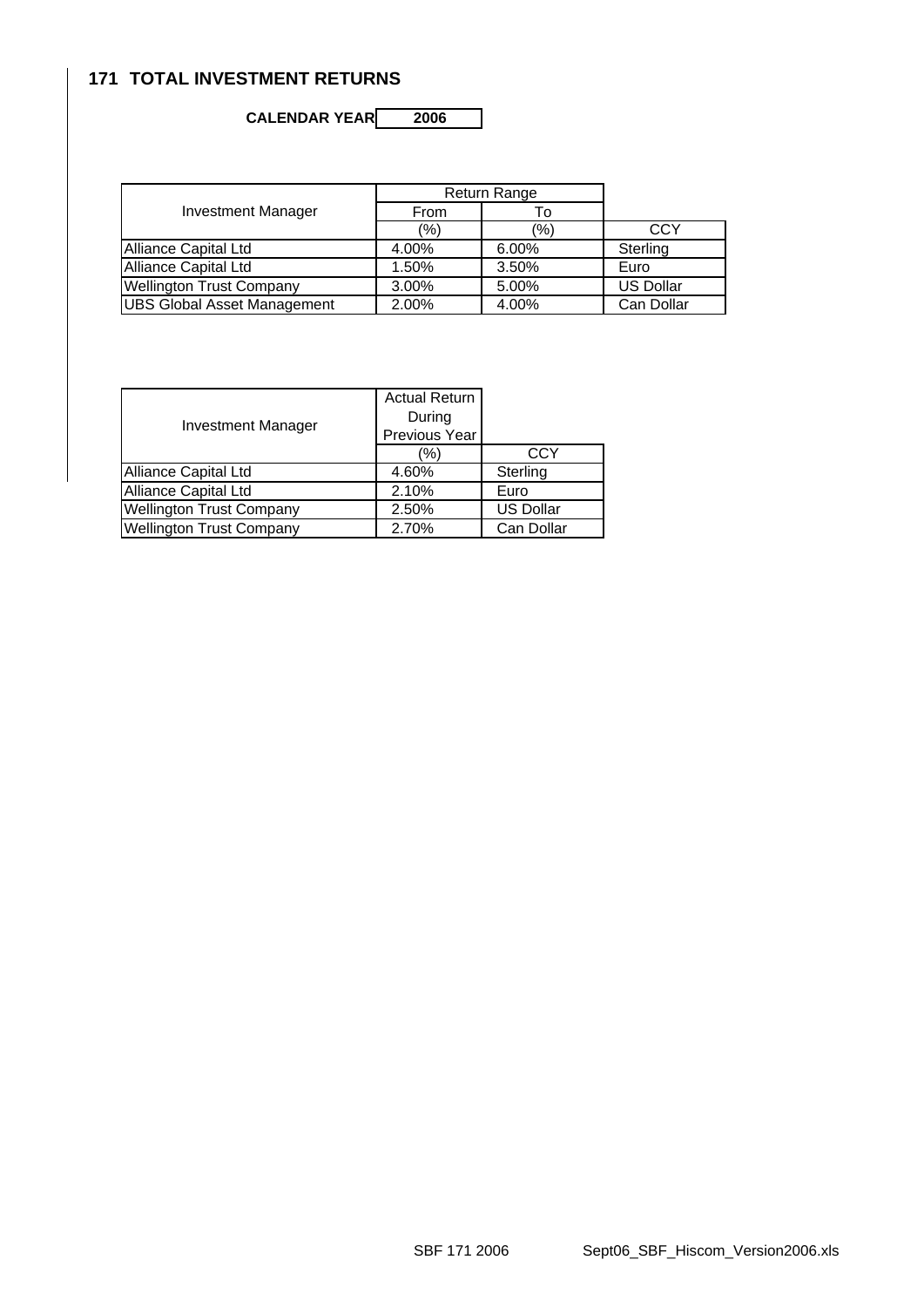## **420 CAPACITY INFORMATION**

| <b>CURRENCY</b><br><b>CNV</b><br>2006 |  |
|---------------------------------------|--|

| <b>Capital Provider Category</b> | Estimated Level of<br>Support | New Capacity |
|----------------------------------|-------------------------------|--------------|
| <b>Aligned Corporate</b>         | 604,169,000                   | 53,789,000   |
| Other direct corporate           | 3,023,000                     |              |
| Members' Agent - MAPA            | 49,593,000                    |              |
| Members' Agent - Non MAPA        | 176,215,000                   | 4,211,000    |
| QQS Capacity                     |                               |              |
| <b>Total Capacity</b>            | 833,000,000                   | 58,000,000   |

### **Aligned (members controlled by the Managing Agent)**

| Member<br>Number | Member Name                           | Syndicate<br>Participation |
|------------------|---------------------------------------|----------------------------|
| 053493D          | Hiscox Dedicated Corporate Member Ltd | 604,169,000                |

SBF 420 2006 Sept06\_SBF\_Hiscom\_Version2006.xls